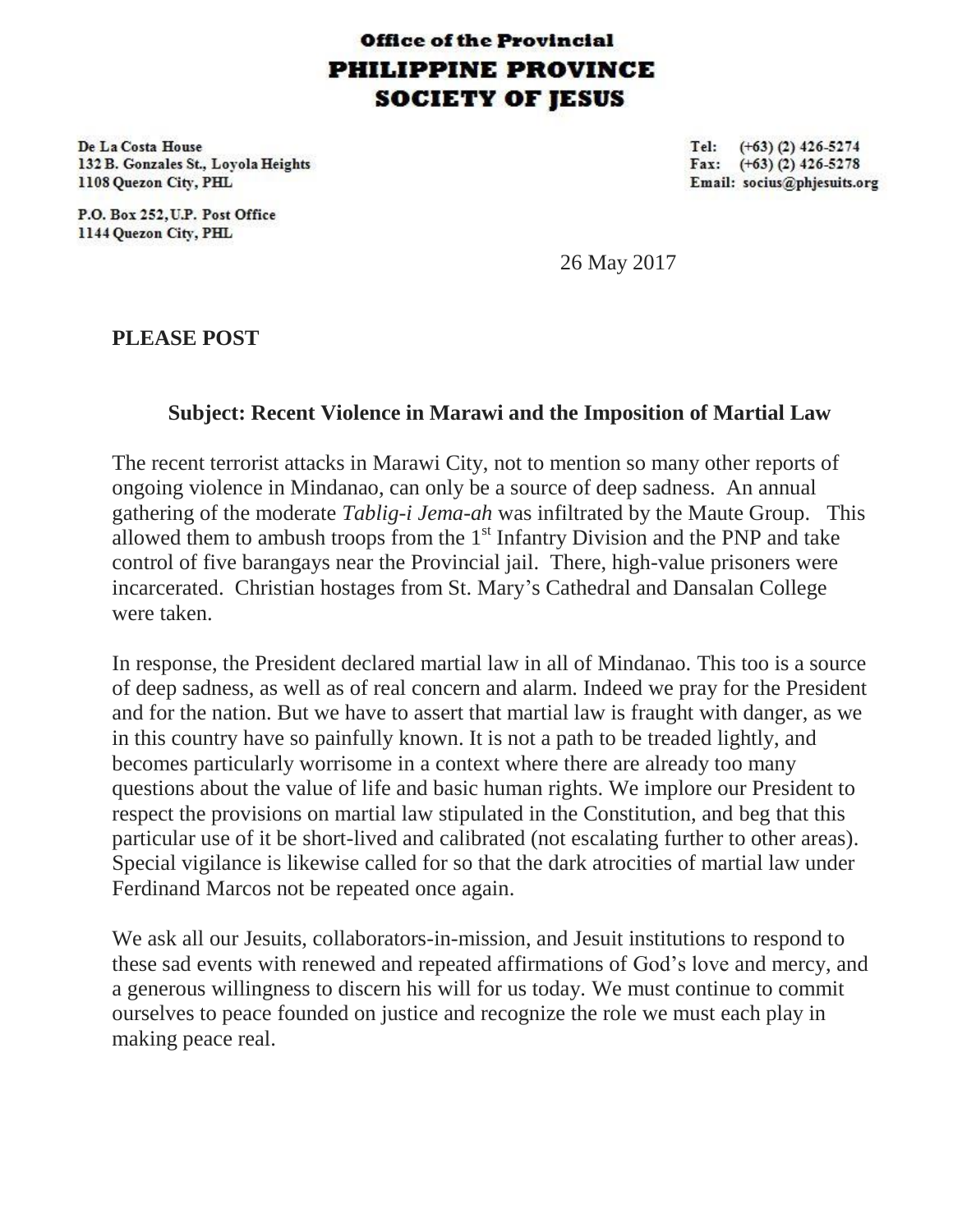Conflict in Mindanao, we know, is rooted in social injustice. Poverty in the Autonomous Region of Muslim Mindanao is the highest in the country. Educational delivery is worst in the country. Conflict in Mindanao is increasingly caused by what Pope Francis has so often decried, and most recently repeated in Cairo: ideology that masquerades as religion. In Mindanao, our Muslim friends decry a corruption of their religion of peace into a Wahabi-Salafi ideology of hatred that victimizes not only Christians but especially Muslims of peace. Even so, many Muslim youth in Mindanao today are drawn to this ideology. It comes with many names: ISIS, BIFF, Abu Sayaf, Maute. Eliminate these, and there will still be many more. They are frustrated by rounds of ostentatious negotiations that do not prosper; they are wearied of their hunger or joblessness; they are fascinated by the idea of a world where their ideology rules supremely and exclusively. All who do not agree, they are taught to hate. Or kill.

This is the heart of the serious conflict in Mindanao that we must address. Before it ever explodes in violence like in Marawi, it brews in the frustration and pain of social exclusion. And martial law and any such hard-fisted solutions do not get to the roots of this problem, let alone benefit the country as a whole.

In the past few years we have discerned much about where the Province should go. Mindanao has figured prominently in that discernment, as a call to reach out to the peripheries. In this present crisis, we are especially concerned about those who have been victimized by the Marawi violence. I make an appeal that we reach out to them in prayer and in concrete alleviation of their needs. Xavier University has graciously and generously offered to serve as a conduit for any help that may be offered. Please join in doing so. The contact details are given on the next page.

The situation in Mindanao calls us anew to deeper reflection and prayer. Perhaps we should kneel before the Crucified Lord and ask: *What have I done for you? What am I doing for you? What ought I do for you?* May he guide all of us in the midst of the many challenges that we are now facing.

Fraternally in the Lord,

OphNew, 7

**ANTONIO F. MORENO, S.J. Provincial**